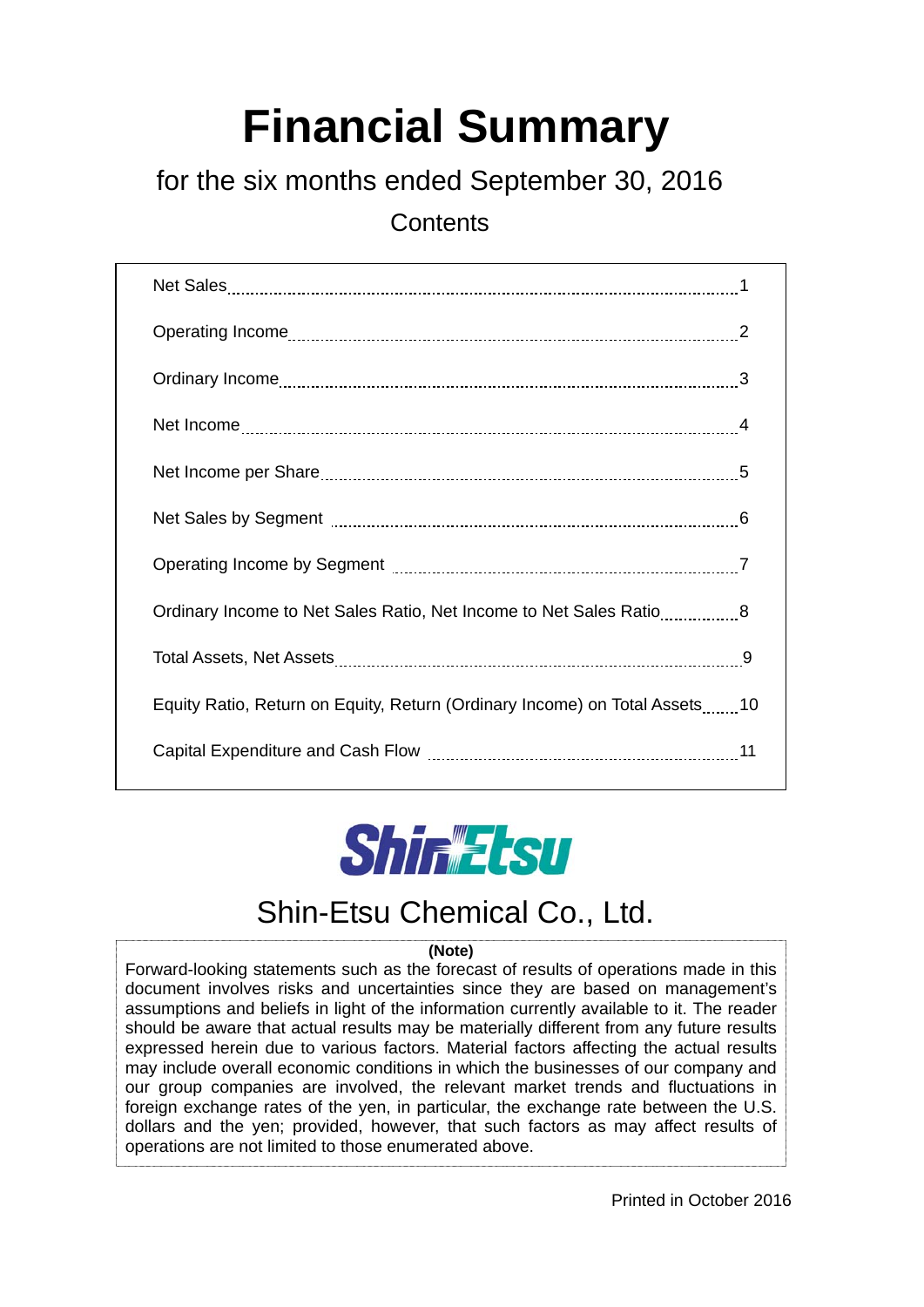



| (100 millions of yen) |  |
|-----------------------|--|
|                       |  |

|                  | 08/3   | 09/3   | 10/3  | 1/3    | 12/3   | 13/3   | 4/3    | 15/3   | 16/3   | 16/9<br>(First Half) | 17/3<br>(E) |
|------------------|--------|--------|-------|--------|--------|--------|--------|--------|--------|----------------------|-------------|
| <b>Net Sales</b> | 13,763 | 12,008 | 9,168 | 10,582 | 10,477 | 10,254 | 11,658 | 12,555 | 12,798 | 6,130                | 1,800       |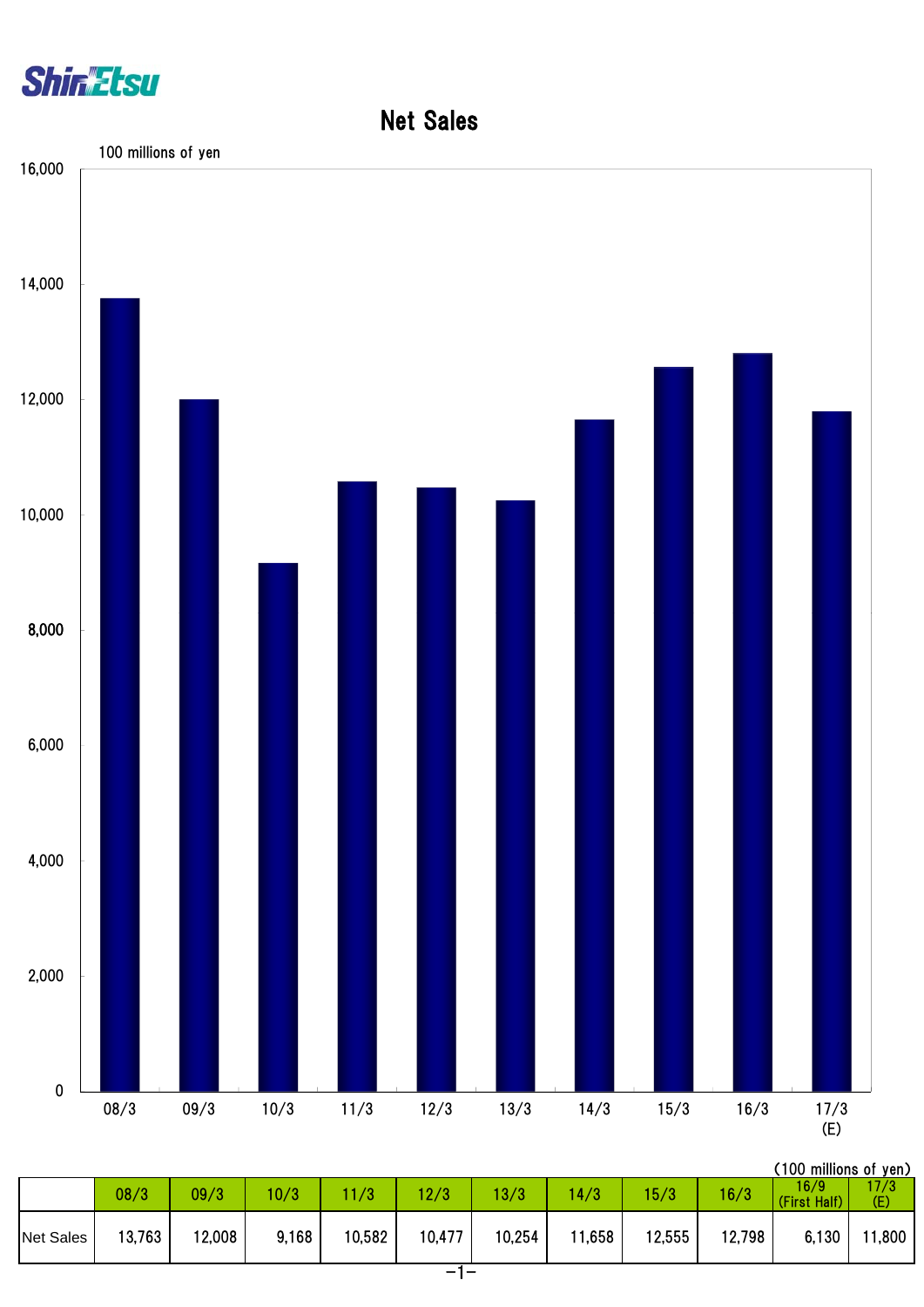

### Operating Income

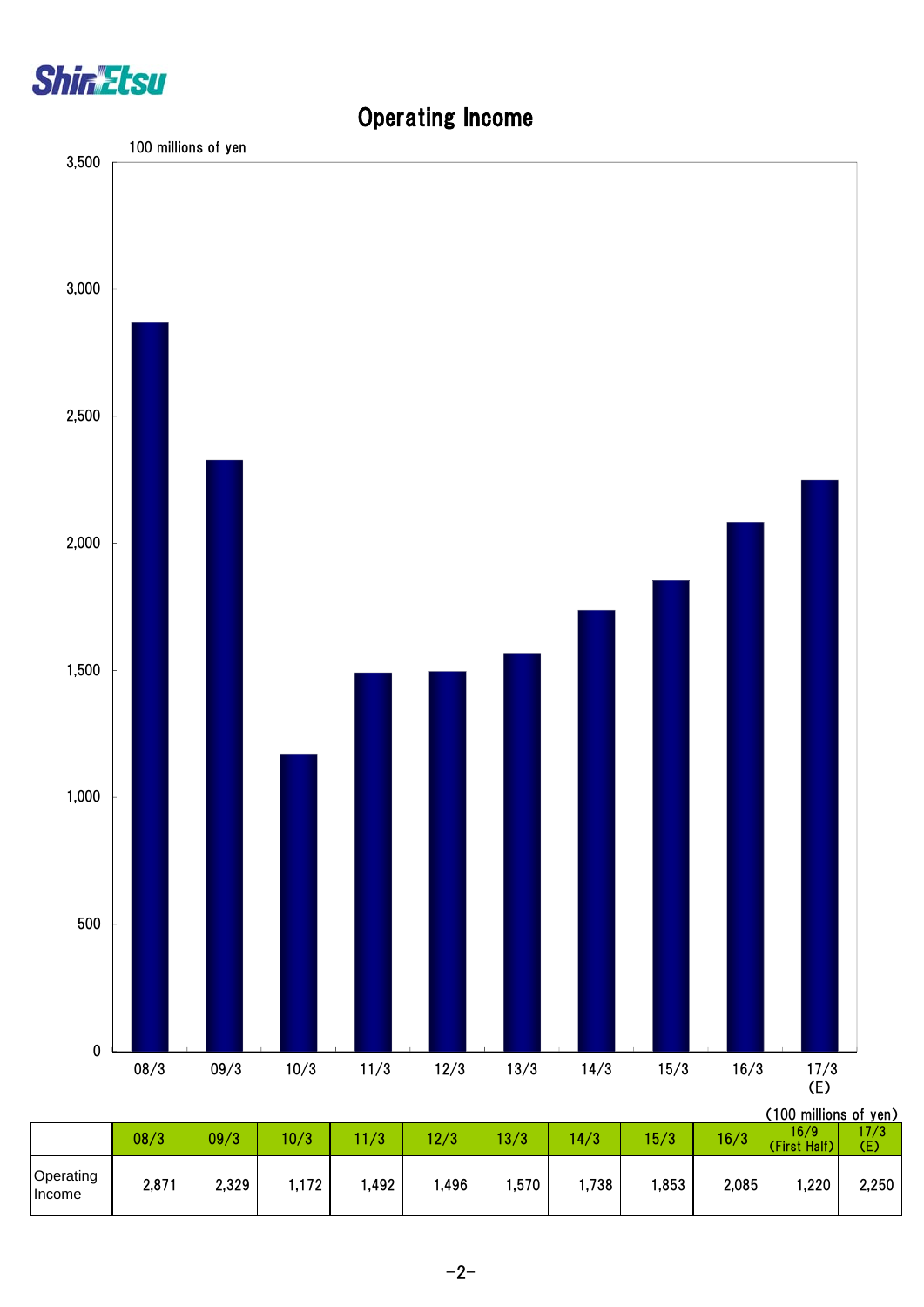

# Ordinary Income (100 millions of yen) 0 500 1,000 1,500 2,000 2,500 3,000 3,500 08/3 09/3 10/3 11/3 12/3 13/3 14/3 15/3 16/3 17/3 (E) 100 millions of yen

|                    |       |       |      |          |              |       |      |      |       | , I UU THIIIIONS OL YEN <i>)</i> |            |
|--------------------|-------|-------|------|----------|--------------|-------|------|------|-------|----------------------------------|------------|
|                    | 08/3  | 09/3  | 0/3  | 79<br>70 | 1010<br>27 J | 3/3   | 4/3  | 15/3 | 16/3  | 16/9<br>Half)<br>(First          | 7/3<br>(E) |
| Ordinary<br>Income | 3,000 | 2,505 | ,270 | ,603     | ,652         | 1,702 | ,806 | ,980 | 2,200 | 1,182                            | 2,300      |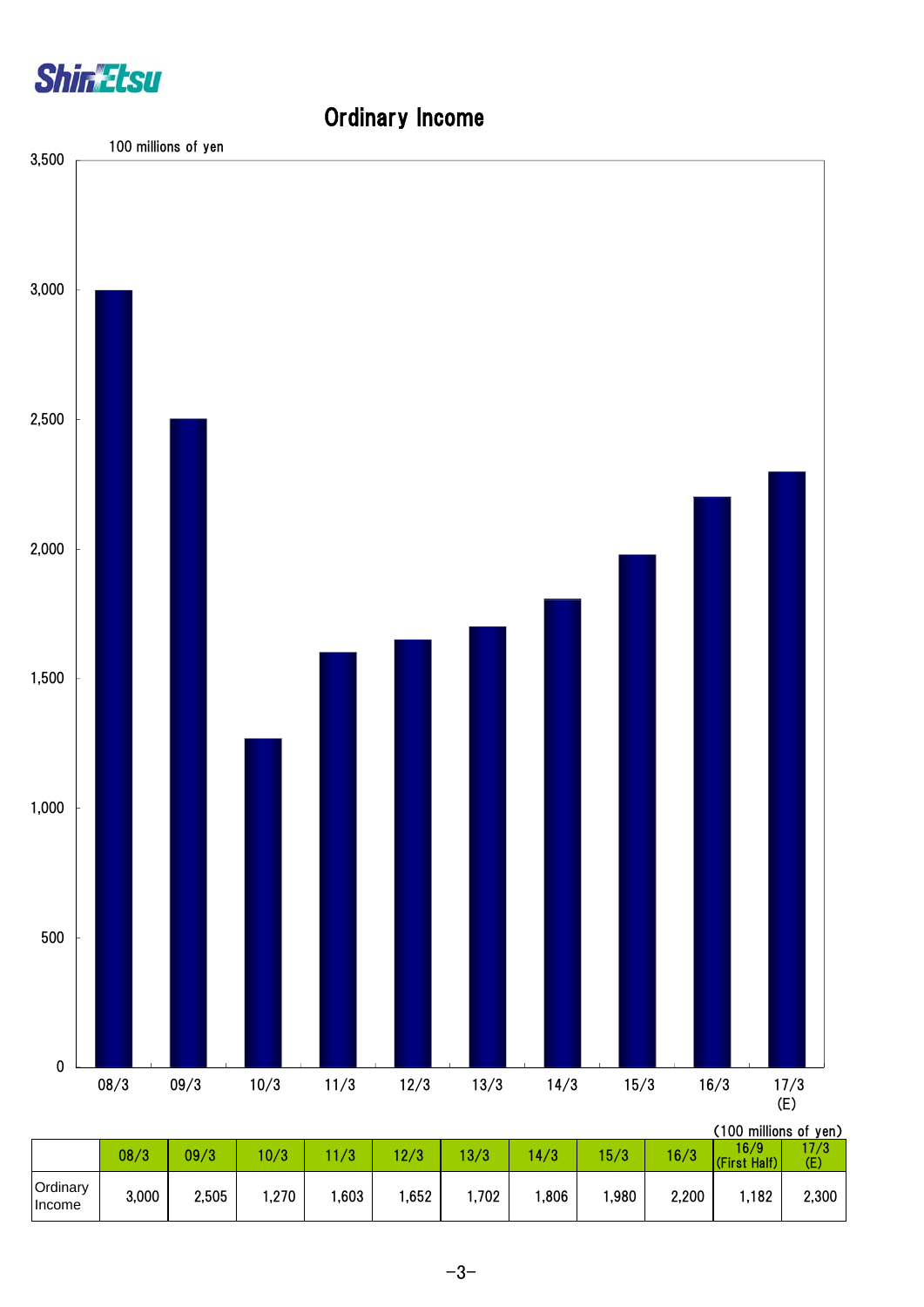



#### $-4-$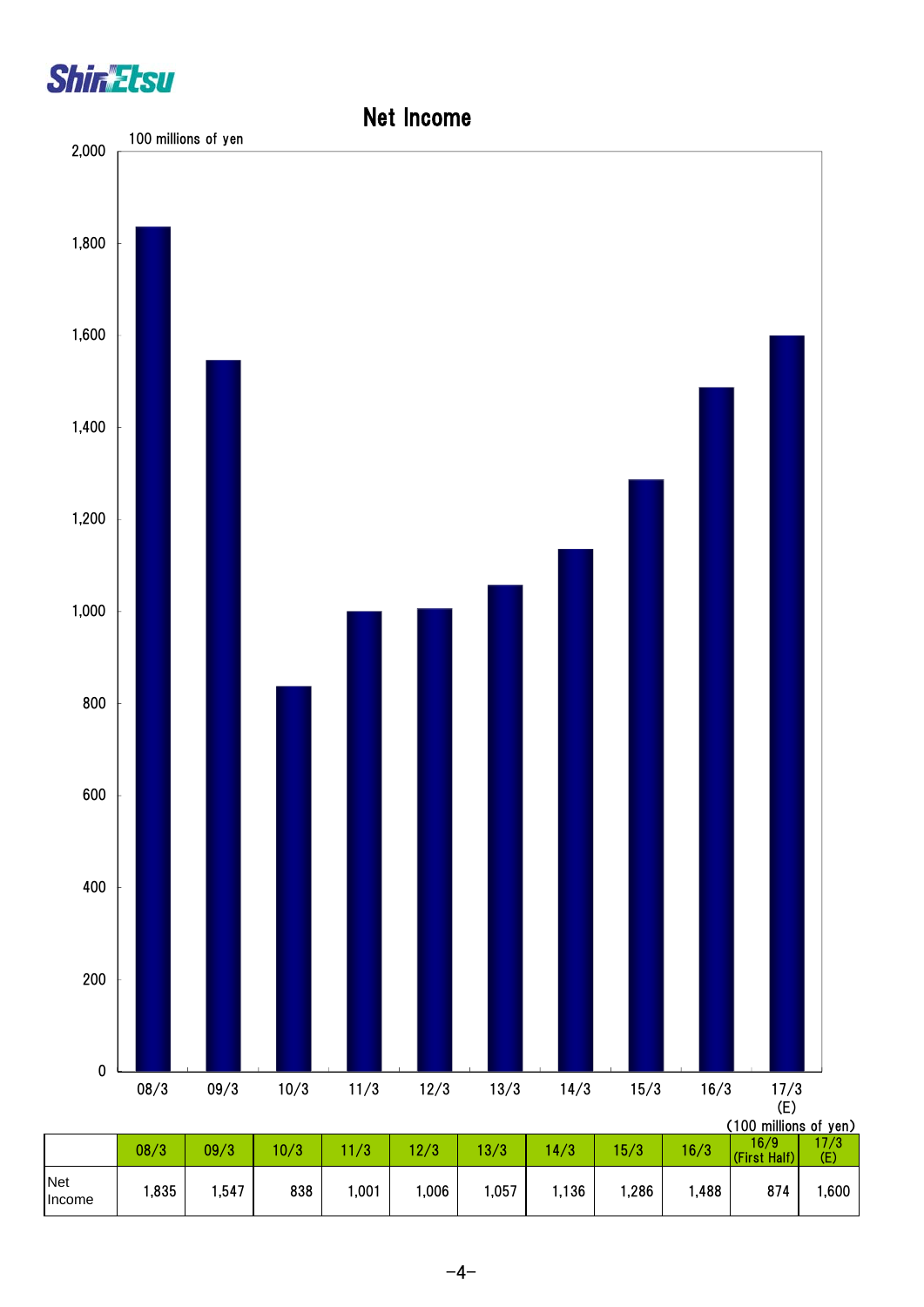



## Net Income per Share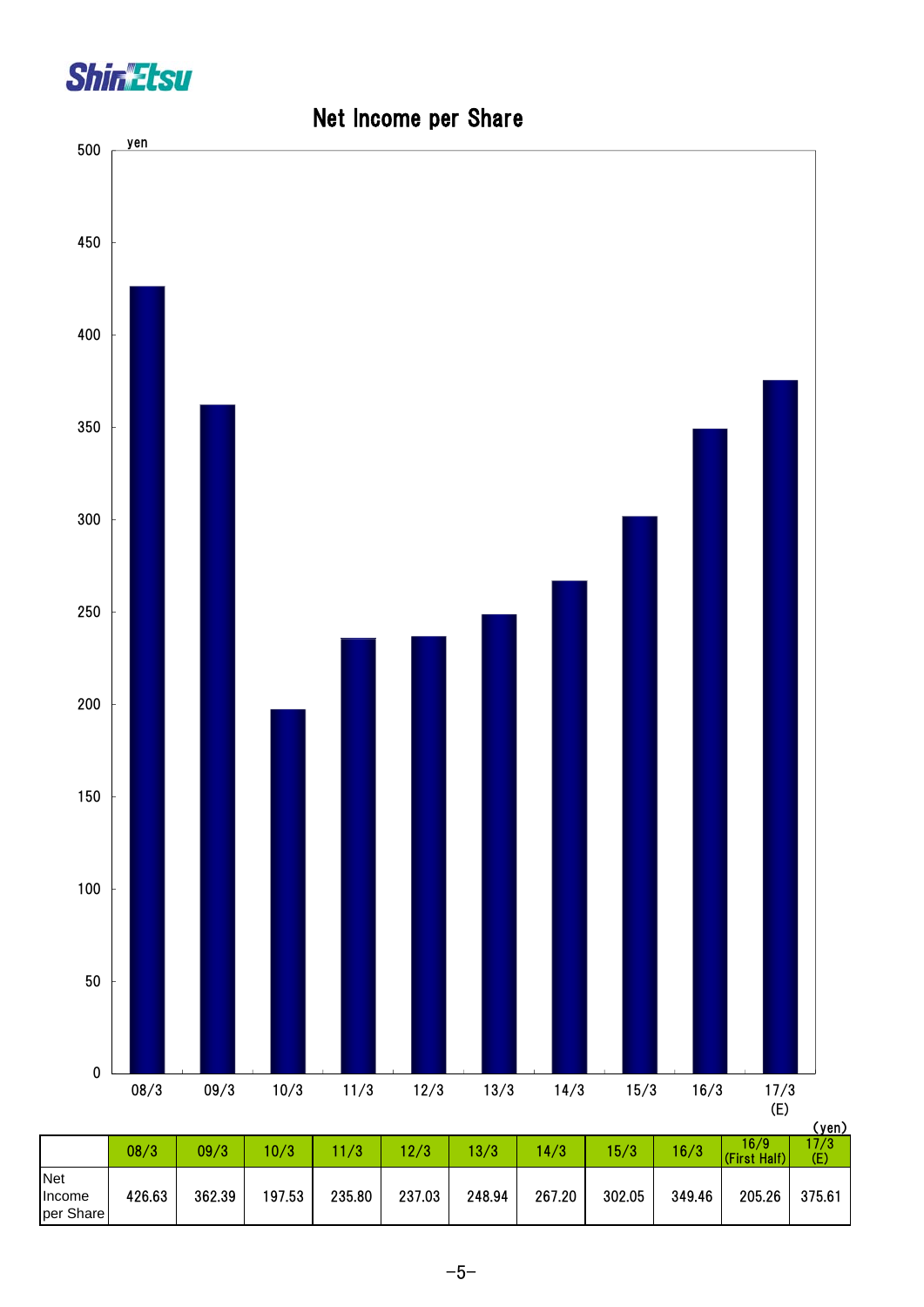

#### Net Sales by Segment



- × Organic and Inorganic Chemicals
- **Electronics Materials**
- **Functional Materials and Others**
- **PVC/Chlor-Alkali Business**
- $\blacksquare$ Silicones Business
- $\blacksquare$ Specialty Chemicals Business
- Ē, Semiconductor Silicon Business
- Electronics & Functional Materials Business
- **Diversified Business**

|                                        | 08/3  | 09/3  | 10/3  |
|----------------------------------------|-------|-------|-------|
| Organic and<br>Inorganic<br>Chemicals  | 7,010 | 6,291 | 5,090 |
| <b>Electronics</b><br><b>Materials</b> | 5,646 | 4,675 | 3,171 |
| Functional<br>Materials and<br>Others  | 1,106 | 1,041 | 906   |

- ※1 From 2011 onward the business segments are in the new structure due to applying to the changes of Japanese Accounting standard.
- ※2 The result for FY2010 is shown in both previous structure and new structure.

|                                                                                       |                                                 |       |       |                                                             |       |       |       |       |       |       | (100 millions of yen) |                      |
|---------------------------------------------------------------------------------------|-------------------------------------------------|-------|-------|-------------------------------------------------------------|-------|-------|-------|-------|-------|-------|-----------------------|----------------------|
|                                                                                       | 08/3                                            | 09/3  | 10/3  |                                                             | 10/3  | 11/3  | 12/3  | 13/3  | 14/3  | 15/3  | 16/3                  | 16/9<br>(First Half) |
| Organic and<br>Inorganic<br>Chemicals                                                 | 7.010                                           | 6,291 | 5,090 | PVC/Chlor-Alkali<br><b>IBusiness</b>                        | 2,377 | 2,835 | 3,240 | 3,436 | 4,278 | 4,526 | 4,417                 | 2.017                |
| Electronics<br>Materials                                                              | 5,646                                           | 4,675 | 3,171 | Silicones<br><b>Business</b>                                | 1,223 | 1,430 | 1,354 | 1.290 | 1.564 | 1,774 | 1.877                 | 899                  |
| Functional<br>Materials and<br>Others                                                 | 1,106                                           | 1,041 | 906   | <b>Specialty</b><br>Chemicals<br>Business                   | 804   | 835   | 871   | 835   | 1,032 | 1,123 | 1,168                 | 555                  |
|                                                                                       |                                                 |       |       | Semiconductor<br><b>Silicon Business</b>                    | 2,540 | 2,837 | 2.296 | 2.024 | 2.132 | 2,300 | 2.433                 | 1.233                |
| ※1 From 2011 onward the business segments are in the<br>Japanese Accounting standard. | new structure due to applying to the changes of |       |       | Electronics &<br>Functional<br>Materials<br><b>Business</b> | 1,137 | 1,413 | 1,777 | 1,827 | 1,709 | 1.835 | 1,867                 | 932                  |
| X2 The result for FY2010 is shown in both previous                                    | structure and new structure.                    |       |       | <b>Diversified</b><br><b>Business</b>                       | 1,084 | 1,229 | 936   | 839   | 941   | 995   | 1.034                 | 492                  |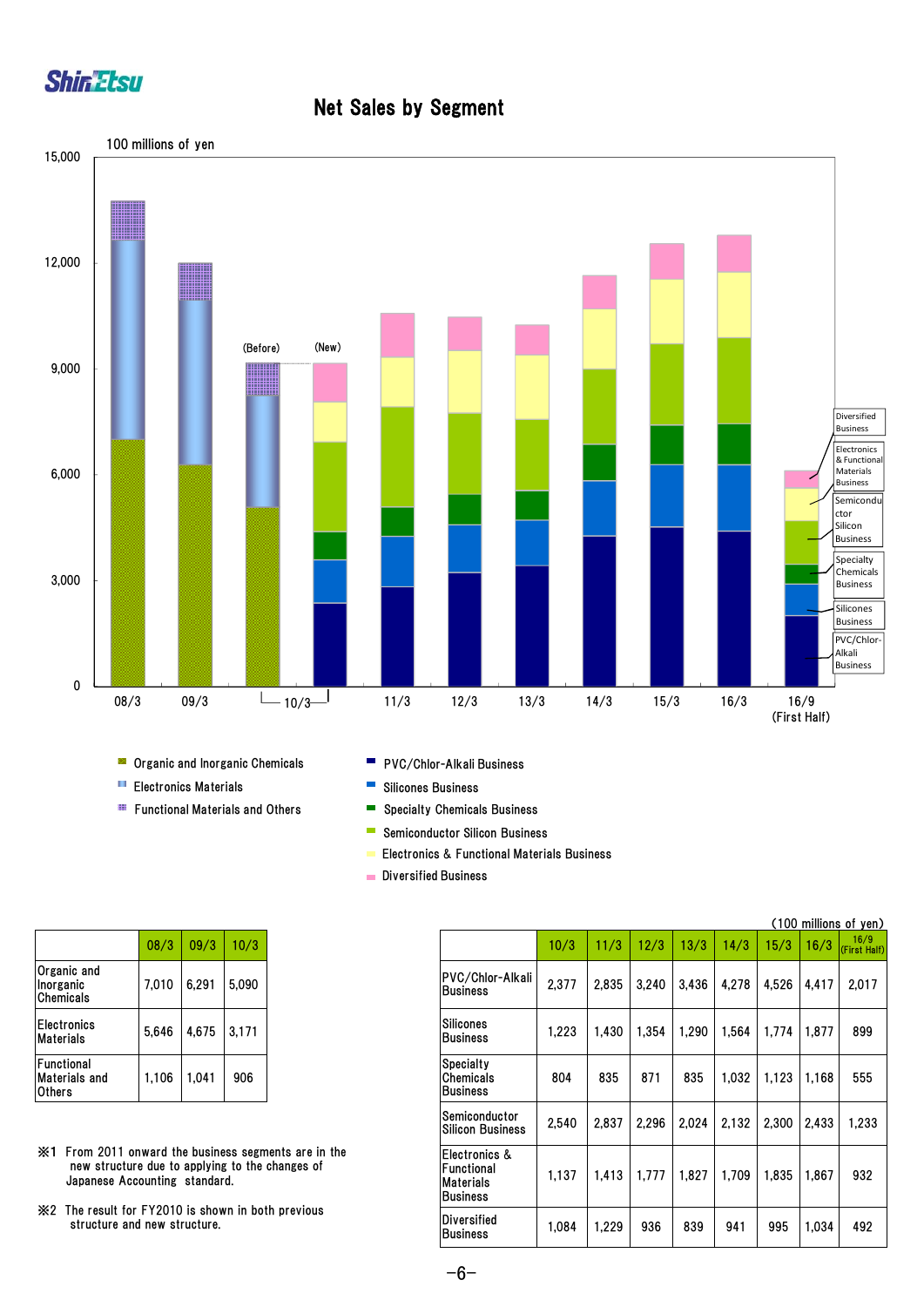



#### Operating Income by Segment

- **Electronics Materials**
- B Functional Materials and Others
- PVC/Chlor-Alkali Business
- Silicones Business
- **Specialty Chemicals Business**
- **Semiconductor Silicon Business**
- **Electronics & Functional Materials Business**
- Diversified Business

|                                       | 08/3  | 09/3  | 10/3 |
|---------------------------------------|-------|-------|------|
| Organic and<br>Inorganic<br>Chemicals | 994   | 951   | 610  |
| <b>Electronics</b><br>Materials       | 1,621 | 1,122 | 395  |
| Functional<br>Materials and<br>Others | 260   | 257   | 180  |

- ※1 From 2011 onward the business segments are in the new structure due to applying to the changes of Japanese Accounting standard.
- ※2 The result for FY2010 is shown in both previous structure and new structure.

|                                                                                        |       |       |      |                                                   |                                                                     |      |      |      |      |      |      | (100 millions of yen) |
|----------------------------------------------------------------------------------------|-------|-------|------|---------------------------------------------------|---------------------------------------------------------------------|------|------|------|------|------|------|-----------------------|
|                                                                                        | 08/3  | 09/3  | 10/3 |                                                   |                                                                     | 10/3 | 11/3 | 12/3 | 13/3 | 14/3 | 15/3 | 16/3                  |
| Organic and<br>Inorganic<br>Chemicals                                                  | 994   | 951   | 610  |                                                   | PVC/Chlor-<br>Alkali Business                                       | 195  | 196  | 236  | 455  | 601  | 502  | 446                   |
| Electronics<br>Materials                                                               | 1,621 | 1,122 | 395  |                                                   | <b>Silicones</b><br><b>IBusiness</b>                                | 249  | 340  | 336  | 286  | 318  | 334  | 415                   |
| Functional<br>Materials and<br>Others                                                  | 260   | 257   | 180  |                                                   | <b>Specialty</b><br>Chemicals<br><b>Business</b>                    | 139  | 129  | 146  | 144  | 127  | 152  | 181                   |
|                                                                                        |       |       |      |                                                   | Semiconductor<br>Silicon<br><b>Business</b>                         | 226  | 388  | 343  | 219  | 244  | 356  | 469                   |
| Ж1<br>new structure due to applying to the changes of<br>Japanese Accounting standard. |       |       |      | From 2011 onward the business segments are in the | IElectronics &<br>Functional<br><b>Materials</b><br><b>Business</b> | 307  | 361  | 381  | 408  | 409  | 462  | 514                   |
| ※2 The result for FY2010 is shown in both previous<br>structure and new structure.     |       |       |      |                                                   | Diversified<br><b>Business</b>                                      | 67   | 73   | 50   | 56   | 36   | 48   | 56                    |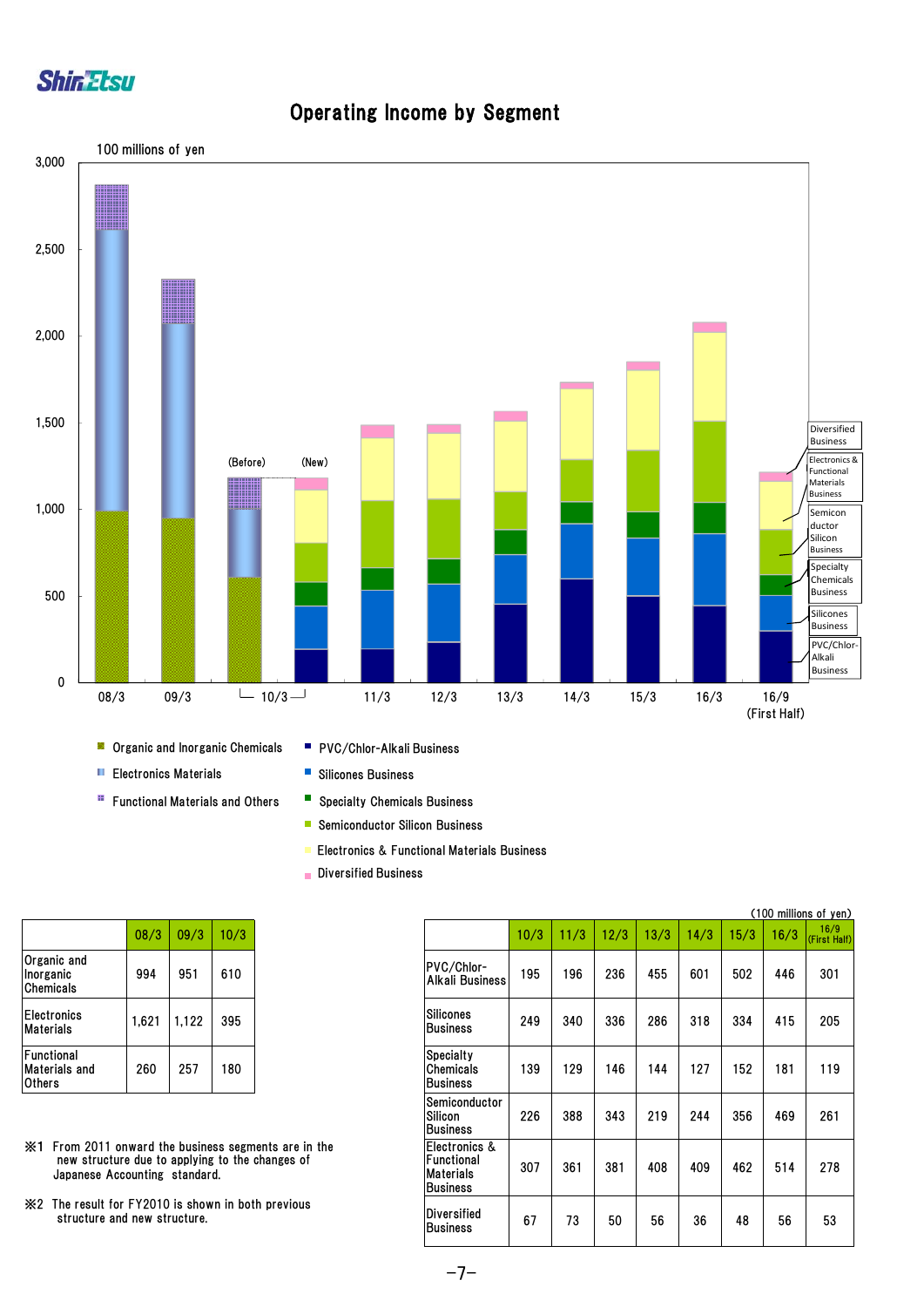



Net Income to Net Sales Ratio



|                                              |      |      |      |      |      |      |      |      |      | (%)                  |
|----------------------------------------------|------|------|------|------|------|------|------|------|------|----------------------|
|                                              | 08/3 | 09/3 | 10/3 | 11/3 | 12/3 | 13/3 | 14/3 | 15/3 | 16/3 | 16/9<br>(First Half) |
| <b>Ordinary Income</b><br>to Net Sales Ratio | 21.8 | 20.9 | 13.9 | 15.2 | 15.8 | 16.6 | 15.5 | 15.8 | 17.2 | 19.3                 |
| Net Income to Net<br><b>Sales Ratio</b>      | 13.3 | 12.9 | 9.1  | 9.5  | 9.6  | 10.3 | 9.7  | 10.2 | 11.6 | 14.3                 |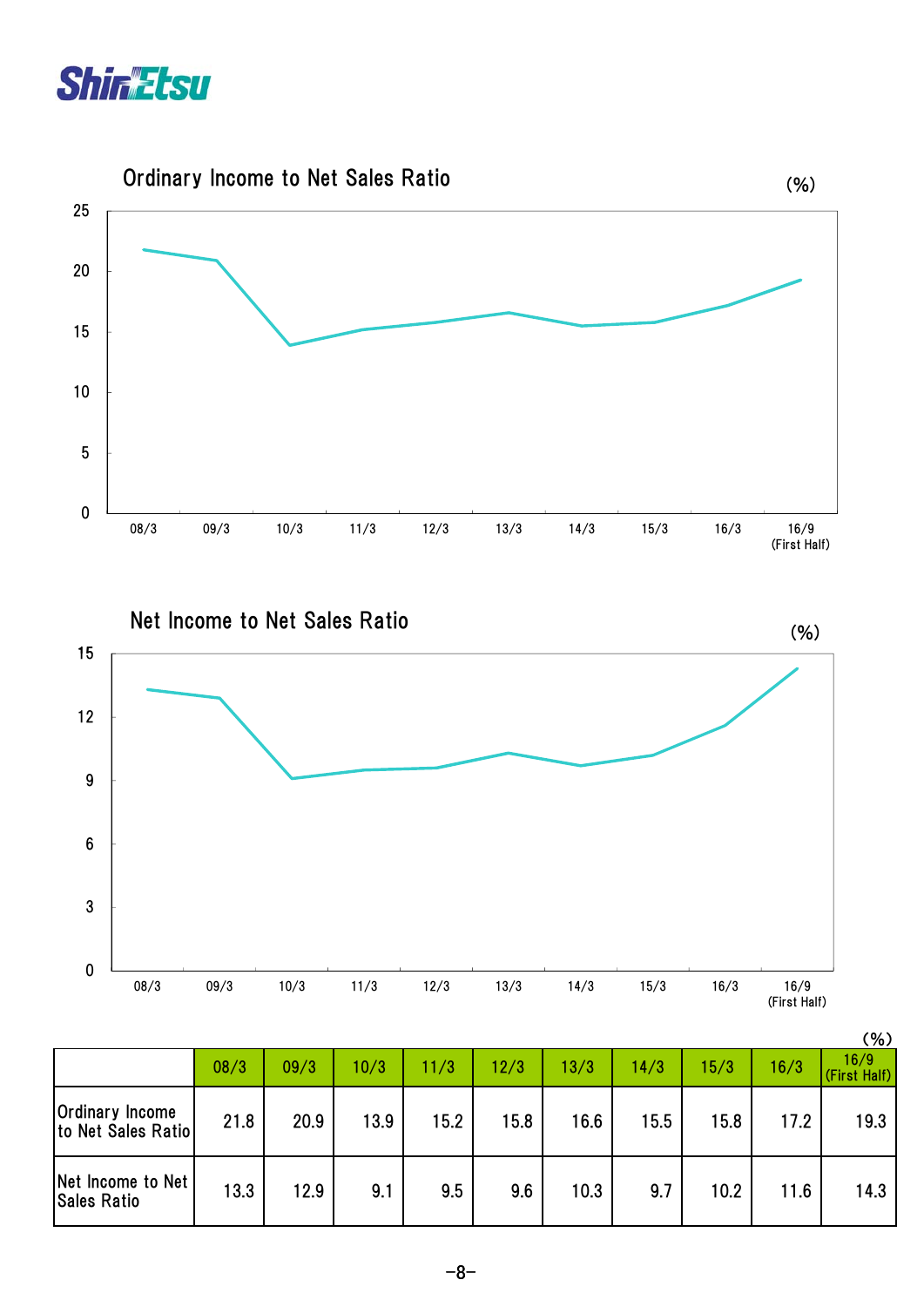

#### Total Assets



Net Assets



<sup>(100</sup> millions of yen)

|                        | 08/3   | 09/3   | 10/3   | 11/3   | 12/3   | 13/3   | 14/3   | 15/3   | 16/3   | 16/9<br>(First Half) |
|------------------------|--------|--------|--------|--------|--------|--------|--------|--------|--------|----------------------|
| Total<br><b>Assets</b> | 19,185 | 16,849 | 17,691 | 17,841 | 18,098 | 19,209 | 21,989 | 24,523 | 25,100 | 24,163               |
| Net Assets             | 14,836 | 14,073 | 14,742 | 14,694 | 14,945 | 16,231 | 18,221 | 20,127 | 20,804 | 20,180               |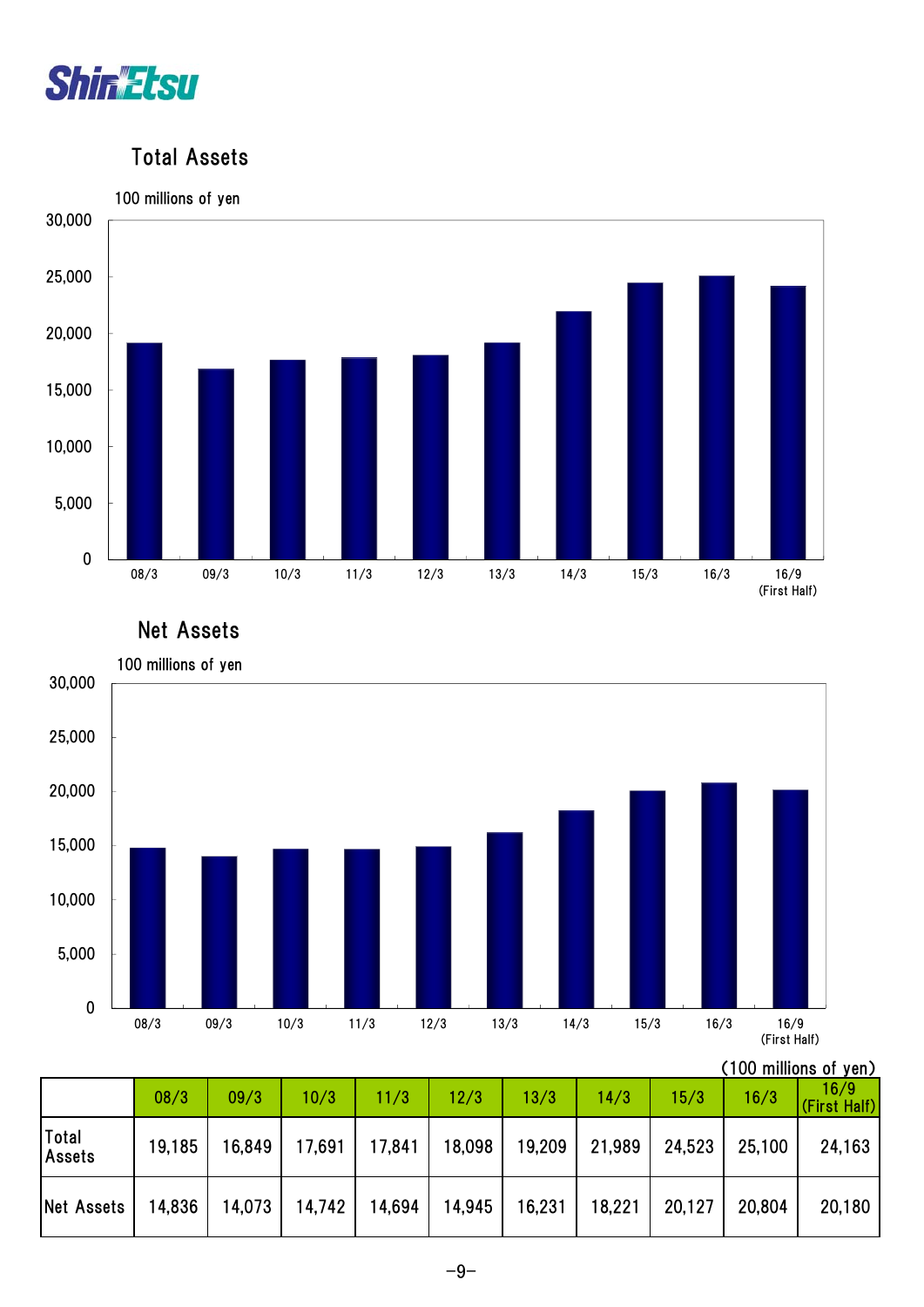



| ----Return (Ordinary Income) on Total Assets |  |
|----------------------------------------------|--|
|                                              |  |

|                                                          |      |      |      |      |      |      |      |      |      | (% )                 |
|----------------------------------------------------------|------|------|------|------|------|------|------|------|------|----------------------|
|                                                          | 08/3 | 09/3 | 10/3 | 11/3 | 12/3 | 13/3 | 14/3 | 15/3 | 16/3 | 16/9<br>(First Half) |
| <b>Equity Ratio</b>                                      | 75.0 | 81.1 | 80.9 | 80.0 | 80.3 | 82.0 | 80.6 | 79.9 | 80.8 | 81.4                 |
| Return on<br>Equity                                      | 13.3 | 11.0 | 6.0  | 7.0  | 7.0  | 7.0  | 6.8  | 6.9  | 7.7  | 8.5<br>(p.a.)        |
| Return<br>(Ordinary<br>Income) on<br><b>Total Assets</b> | 15.9 | 13.9 | 7.4  | 9.0  | 9.2  | 9.1  | 8.8  | 8.5  | 8.9  | 9.6<br>(p.a.)        |